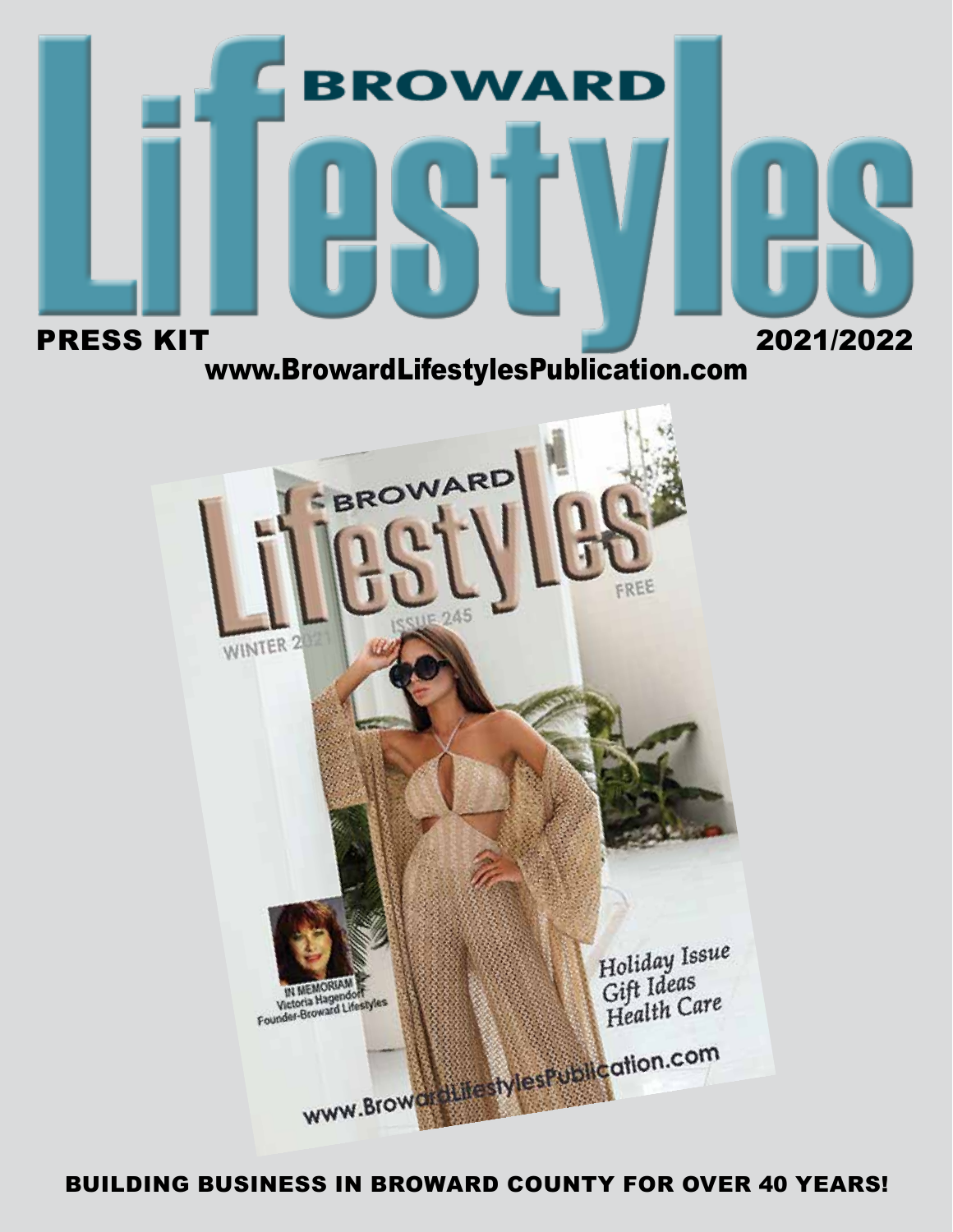

Rev. July 22, 2021  $VSA$ 

**2021**

**NE TO CENTRAL EAST BROWARD OCTOBER ISSUE 245 All content due by: September 17th, 2021 Go to print on: September 24th, 2021 Publishing Date: October 1st, 2021** *Holiday Issue: Gift Ideas, Halloween, Voting Day, Veterans Day, Thanksgiving, Hanukkah, Christmas, Kwanza, Health Care, New Years 2020 and Martin Luther King, Jr. Day*

#### **2022**

**NE TO CENTRAL EAST BROWARD FEBRUARY ISSUE 246 All content due by: January 14th, 2022 Go to print on: January 21st, 2022 Publishing Date: January 28th, 2022** *Winter Issue:*

*Valentine's, Romance, Love, Dating, St. Patrick's Day, Gift Ideas, Weddings, Dining, and Tax* 

**2022**

*Season*

**NE TO CENTRAL EAST BROWARD APRIL ISSUE 247 All content due by: March 11th, 2022 Go to print on: March 18th, 2022 Publishing Date: March 25th, 2022**

*Spring Issue:*

*Easter, Passover, Cinco de Mayo, Mother's Day, Graduation, Father's Day, Gift Ideas, Florida's Summer Fun, Juneteenth, Stonewall, and Home Improvement*

#### **2022**

**NE TO CENTRAL EAST BROWARD JULY ISSUE 248 All content due by: June 10th, 2022 Go to print on: June 17th, 2022 Publishing Date: June 24th, 2022**

### *Summer Issue:*

*July 4th, Back to School, Automobile Issue, Florida's Summer Fun, Rosh Hashanah, and Yom Kippur*



www.SRMGraphicsAndPrinting.com

Co-Publishers: Dr. Howard A. Stoller C: 954-478-1911 E: lifestylespublisher@mail.com Sean R. Mattingly C: 954-867-6765 E: LifestylesMagazine2018@gmail.com Jonah Bolt, Creative Director, C: 828-407-3056, E: jonahbolt@gmail.com 2050 N. Dixie Hwy. #208, Wilton Manors, FL 33305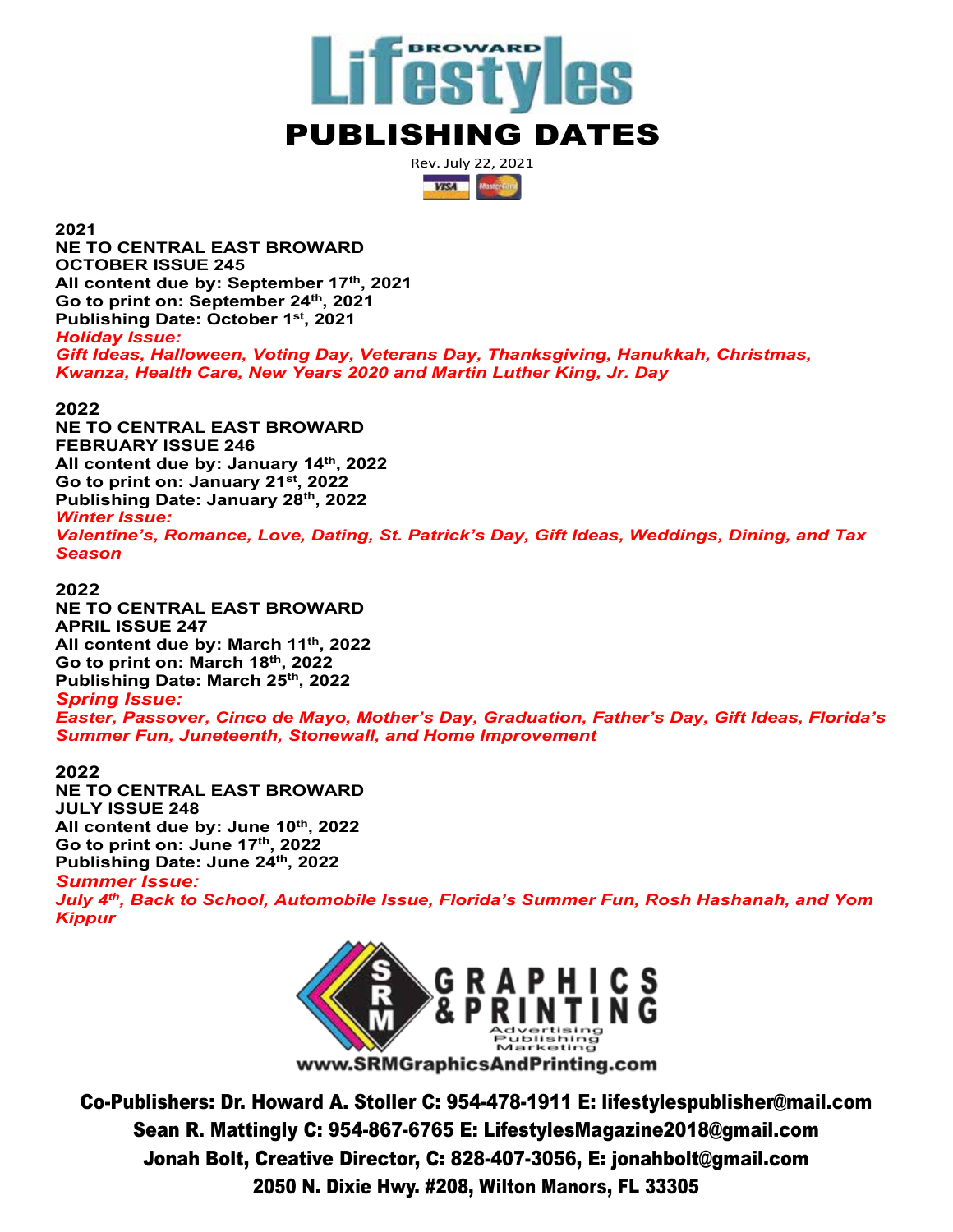**DVERTISING** RATE **SHEET** 

> Lifestyles Magazine, an effective and affordable way to reach the most affluent consumers in South Florida.

| <b>PREMIUM PAGES</b>         |  |
|------------------------------|--|
|                              |  |
|                              |  |
|                              |  |
| In Side Back Cover\$1,999.00 |  |

#### Premium page size are based on full page size

| 1/2 Page Horiz.<br>7.5"w x 4.75"h |
|-----------------------------------|
| 1x \$750<br>4X \$695<br>6X \$650  |

| 1/4 Page Vert.<br>3.625"w x 4.75"h                |
|---------------------------------------------------|
| <b>S450</b><br><b>\$420</b><br>4Х<br>\$370<br>6X. |

#### MAGAZINE TRIM SIZE: 8.5" x 11"

All electronic files can be supplied on a Flash Drive or emailed if files size is not over 5MB. Pictures should be supplied as CMYK--not RGB-- with a minimum of 300 DPI at the final size.

All fonts, screen, printer, and TrueType must be supplied, including embedded fonts in EPS files.

**ACCEPTABLE FORMATS:** EPS, TIFF, JPEG, PDF (FLATTENED)

#### **PROGRAMS OF CHOICE:**

Acrobat (PDF), Photoshop, Illustrator, In Design,

PDF Files must be high resolution, with a minimum resolution of 300 DPI, and not compressed. All fonts must be embedded.

Please Note: Neglecting to follow these recommendations and/or making changes after ad submission could result in additional charges.

All files should be complete before submission to LIFESTYLES. We cannot assume responsibility for repairing problems once files are submitted.

AD CHANGES ............................. \$25 addl. Excluding errors on our part. All changes must be sent by email.

**CIRCULATION** OVER15.000READERS PRINT (10,000) & WEB

**DEMOGRAPHICS** 96% ACTIVELY **EMPLOYED** 

50% MARRIED

50% SINGLE

AGE RANGE 30-65

80% DINE OUT AT LEAST TWICE A WEEK



Co-Publishers: Dr. Howard A. Stoller & Sean R. Mattingly BrowardLifestylesPublication.com 954-546-0267 LifestylesMagazine2018@gmail.com Facebook: Broward-Lifestyles-Magazine Twitter: @BrowardLifesty1 **Mailing Address: SRM Graphics & Printing** Att: Sean R. Mattingly 2050 N. Dixie Hwy., #208 Wilton Manors, FL 33305 **A Division of SRM Graphics & Printing<br>www.SRMGraphicsAndPrinting.com** 

**Broward Lifestyles Magazine:** 

\*Please note: All print ads include social media exposure and a banner on our website linking to your ad with your website and or email address, for your up-to-date contract period in good standing. \*All content subject to our approval.



**Full Page Bleed** 8.75"w x 11.25"h

1x ............ \$1355 4X.............. \$1235 6X..............\$1155





laces of Interests In Broward County

SUE!

**Broward**